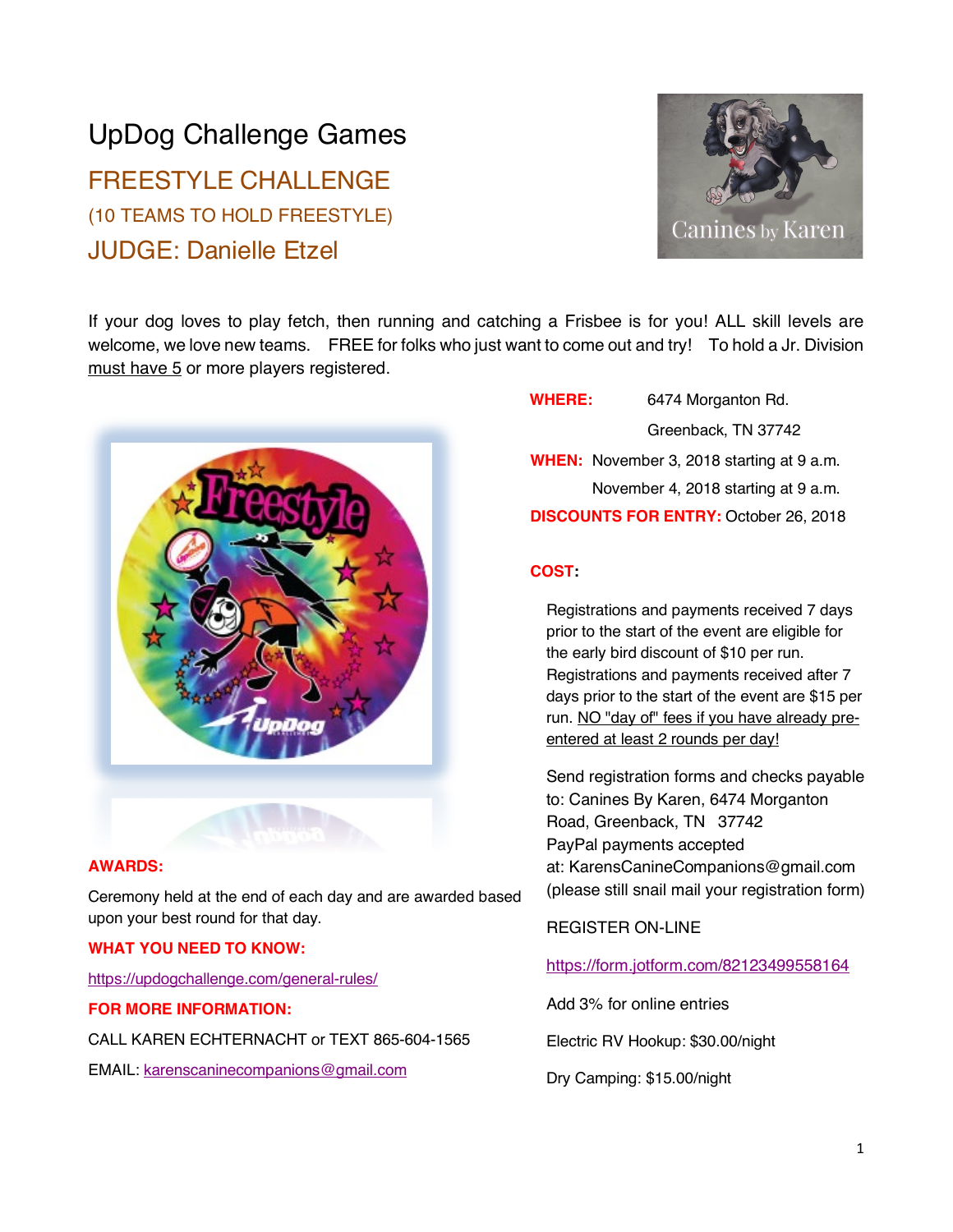ON-SITE RV/CAMPING: LIMITED RV electrical (110, 30 AMP AND 50 AMP) hookups are available on site (and a water hose for filling up tanks). You must provide a long power cord and make reservations in advance. Please bring blocks to go under your jacks so as not to mess up the pavement/grass parking areas. Limited spaces available for \$30.00 per night. Dry camping is available for \$15.00 per day. Showers are available for campers. To reserve your camping spot, fill out and return with your entries:

| Name         |                     | No. of Days |                           |
|--------------|---------------------|-------------|---------------------------|
| Camper type: | Length (if applies) |             | DRY or 30 WATT OR 50 WATT |

EMERGENCIES: Fire, Police, and Medical Call 911

## ANIMAL EMERGENCIES:

Veterinary Center of Greenback 865-856-7600

Midland Pet Emergency Center 865-982-1007

LODGING AND ADDITIONAL INFORMATION ABOUT CANINES BY KAREN INCLUDING FINNY FARM VISIT:

## **REGISTRATION**

**Payments and registrations received by 7 days in advance to receive "Early Bird Fee" All others payment \$15.00 per game.**

#### **PAYPAL: karenscaninecompanions@gmail.com**

Checks made out to "Canines by Karen" AND ALL REGISTRATIONS (and check if not using PayPal) SHOULD BE SENT IN THE MAIL TO Canines by Karen, 6474 Morganton Rd., Greenback, TN 37742

| Date of Trial:                           | Date Submitted:    |                                                             |  |  |
|------------------------------------------|--------------------|-------------------------------------------------------------|--|--|
| <b>Owner Name:</b>                       | Phone:             |                                                             |  |  |
| Address:                                 | Email:             |                                                             |  |  |
| City:                                    | State:             | Zip:                                                        |  |  |
| Handler's Name: (if different from Owner |                    |                                                             |  |  |
| <b>UpDog Team Number:</b>                | Breed:             |                                                             |  |  |
| Full Name of Dog:                        |                    |                                                             |  |  |
| Call Name:                               | $Sex: \_\_M \_\_F$ | Date of Birth:                                              |  |  |
| Jump Height:                             | Division Height:   | Mini: 13" and Under<br>Midi: 13.1" to 17"<br>Maxi: Over 17" |  |  |